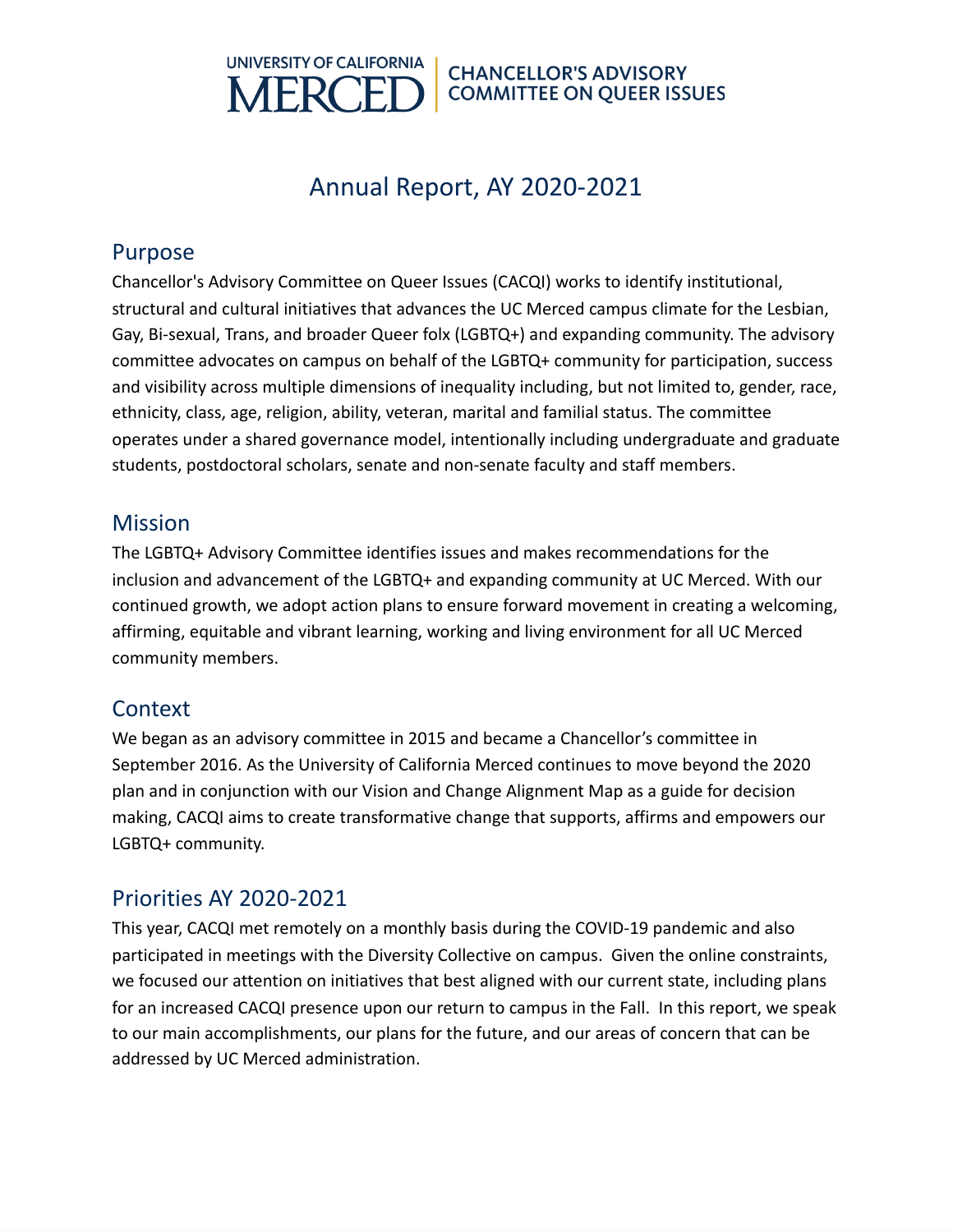### Accomplishments

CACQI had a number of accomplishments with regards to our priorities as well as additional victories this year which have been highlighted below.

#### Contributions to the UC Merced's Committment to Equity, Diversity, and Inclusion

- **Advocacy for LGBTQ+ Students in the Pandemic:** In September 2020, CACQI contacted the EDI office to provide three recommendations for supporting LGBTQ+ students during the pandemic. These recommendations were based on an [article](http://journalofmultimodalrhetorics.com/combating-white-supremacy-in-a-pandemic-antiracist--anticapitalist--and-socially-just-policy-recommendations-in-response-to-covid-19) published in the *Journal of Multimodal Rhetorics,* which also included materials on combating anti-racist policies during the pandemic.
- **Understanding Campus Data Collection and Aggregation:** Started AY2019-2020, this year, we established a subcommittee that (1) Established a working relationship with the Office of Institutional Readiness and Decision Making with the primary contact Cinamon Danube, (2) Acquired existing data on LGBTQ+ representation, retention, recruitment, and climate, and (3) Established four data analysis pipelines for data collection about, i) undergraduates, ii) graduates, iii) faculty, and, iv) staff. The subcommittee found that "Gender" (understood as a social concept) and "sex" (understood as a biological concept) have been collapsed into one category, "gender." In addition, only two options were provided: male and female. Additionally, it is worth noting that every non-female response is collapsed into "male" for Federal reporting. *This raises several concerns:*
	- If "male" and "female" are being used in data collection, then it should be known these are best interpreted as biological concepts and thus are better described using the "sex" label. If, however, the aim is to collect data on *gender identity* then terms including, "man", "woman", "two-spirit", "gender fluid", etc., are more appropriate.
	- Those identifying with a non-binary gender identity are being classified as men.
	- While only 2% of staff at UC Merced have reported discrimination of the basis of sexual orientation, only 2.5% of staff are queer identifying. This raises the possibility that many queer identifying staff may be experiencing discrimination. Working with members of the Office of Institutional Readiness and Decision Making, we are currently looking at targeted analyses of existing data to confirm this possibility.
- **Contributions to the UC Merced's Strategic Plan:** CACQI submitted a memo to EVC/Provost Gregg Canfield about the diversity language in the Strategic Plan draft, specifically the Academic Planning Targets. The memo addressed the absence of sexual orientation and gender expression (identity) from the diversity measures in the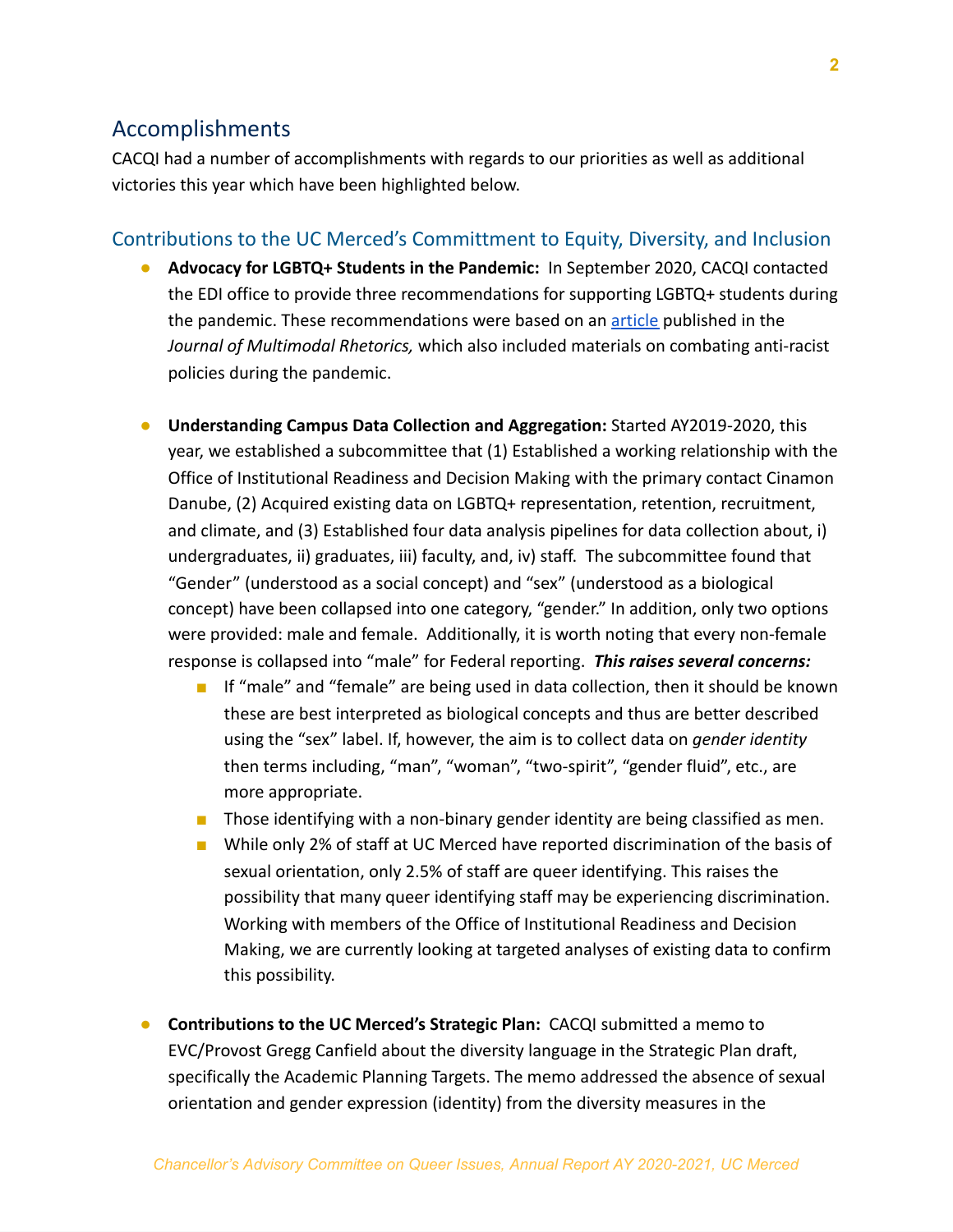Academic Planning Targets developed by the Academic Planning Work Group. To address these concerns, CACQI met with Kurt Schneir and Laura Martin to discuss the memo in Spring (3/31), which resulted in a revised Strategic Plan (4/13) which included "sexuality" in the diversity measures. *Further recommendations:*

■ In response to the revised 4/13 Strategic Plan, CACQI recommended that "gender identity" be used in place of or in addition to "gender"; similarly, that "sexual orientation" be used in place of "sexuality". These terms are more appropriate given wider usage, and are consistent with the system wide policies on EDI (in particular, the Regents 4400 policy), and these considerations should be included in future planning.

#### CACQI Events On Campus

In addition to these contribution on campus policy and initiatives, CACQI also participated in the following campus activities:

- **Virtual Dialogue Session: Struggle and Excellence in Queer Literature:** In collaboration with the Office of Equity, Diversity, and Inclusion, CACQI hosted a Lunch & Learn event on Struggle and Excellence in Queer Literature. CACQI invited Mr. William Johnson, Deputy Director of Lambda Literary (Brooklyn, NY) to lead this conversation on "Struggle and Excellence in Queer Literature." This Zoom event brought together faculty, students and staff and is archived [here.](https://diversity.ucmerced.edu/events/virtual-dialogue-series-lunch-and-learns/virtual-dialogue-series-recorded-sessions#:~:text=Struggle%20and%20Excellence%20in%20Queer%20Literature)
- **Equity, Diversity, and Inclusion Open House:** CACQI presented at the EDI Open House event in Fall 2020 over Zoom. This involved a brief presentation about the mission and achievements of CACQI, and hosting a break-out room for those interested in learning more about CACQI. *(This event was intended to be an in-person event in the Fall).*

#### Other Contributions to Campus

- **Participation in Diversity Collectives Group:** The co-chairs of CACQI serve as members of the Diversity Collectives Group. This group meets once per month with the EDI office, and provides an opportunity for all three of the Chancellor's Committees (CCCI, CACSW, CACQI) to discuss their ongoing and future work. CACQI notes that this group is especially valuable in, for example, the ways that it is creating more opportunities for intersectional projects across each of the committees.
- **UC Merced Hiring Processes:** CACQI continues to meet with potential new hires who request a conversation with the Committee.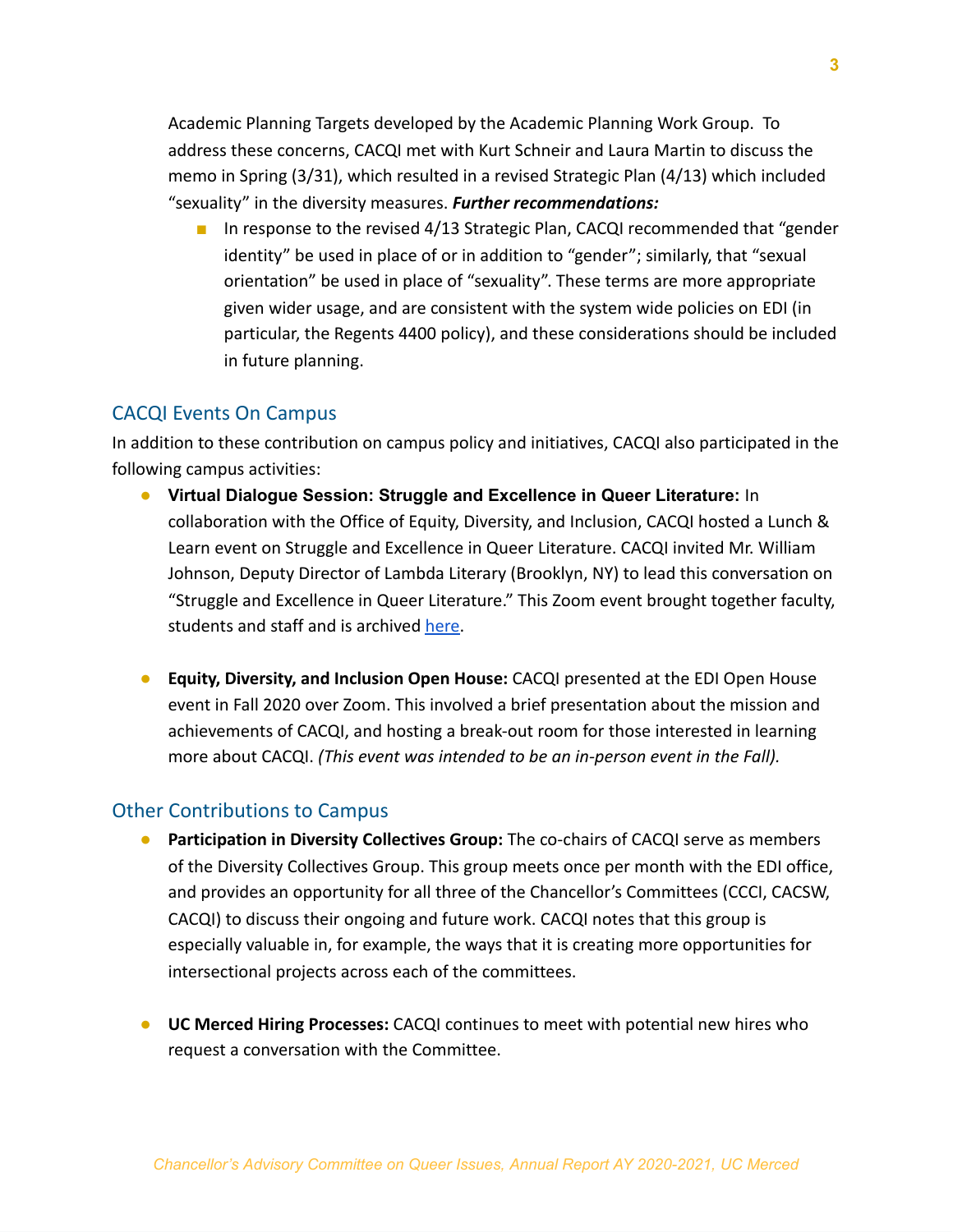● **UC Merced Consultation:** CACQI continues to provide consultation on messaging, e.g. the 2021 Pride Month message to the wider campus community.

#### CACQI Organizational Activities

- **Branding and Logos:** New Text-based logos were requested and designed with the UC Merced Marketing Department. CACQI is in the process of working towards a slightly more distinctive logo that will incorporate a rainbow color-scheme and keywords that signal our values.
- **Updates to CACQI Membership and Charter:** The CACQI Charter specified that the Committee would aim to have three co-chairs, ideally including a faculty, staff, and graduate student. In addition, it signified that the Committee should consist of members from the following groups: undergraduate students, graduate students, senate faculty, non-senate faculty, and staff-- and further, that the majority of the Committee shall consist of members who identify within the LGBTQ+ spectrum. These aims remain in the Charter as aspirational, but CACQI will be relaxing its own requirements on membership due to difficulties in finding sufficient membership to meet these goals. The Committee of AY2020-2021 had several conversations about this subject. We believe that issues to do with climate are a contributing factor to our challenge with membership and recruitment.

## Priorities & Requests

After careful consideration of the issues and recommendations listed above, CACQI has set the following as their priorities for the 2021-2022 academic year.

#### Priorities for AY 2021-2022

- **Launch of LGBTQ+ Mentoring Program:** CACQI benefits from the expertise of one of our members who helped to create the *Women in STEM* mentoring program at UC Merced. CACQI is in the early phase of developing a similar mentoring program for the LGBTQ+ community.
- **Launch of LGBTQ+ Awards Program:** The tentatively titled, *LGBTQ+ Stories Initiative,* program will recognize, celebrate, and encourage the integration of LGBTQ+ issues and content into courses, seminars, invited speaker series, and other venues. The goal is to identify and reward students, faculty, and staff who have contributed to the promotion of LGBTQ+ issues. CACQI plans to run an open call for nominations, and then to award up to five individuals with \$500 for their contributions to our LGBTQ+ community and the education of the campus as a whole.